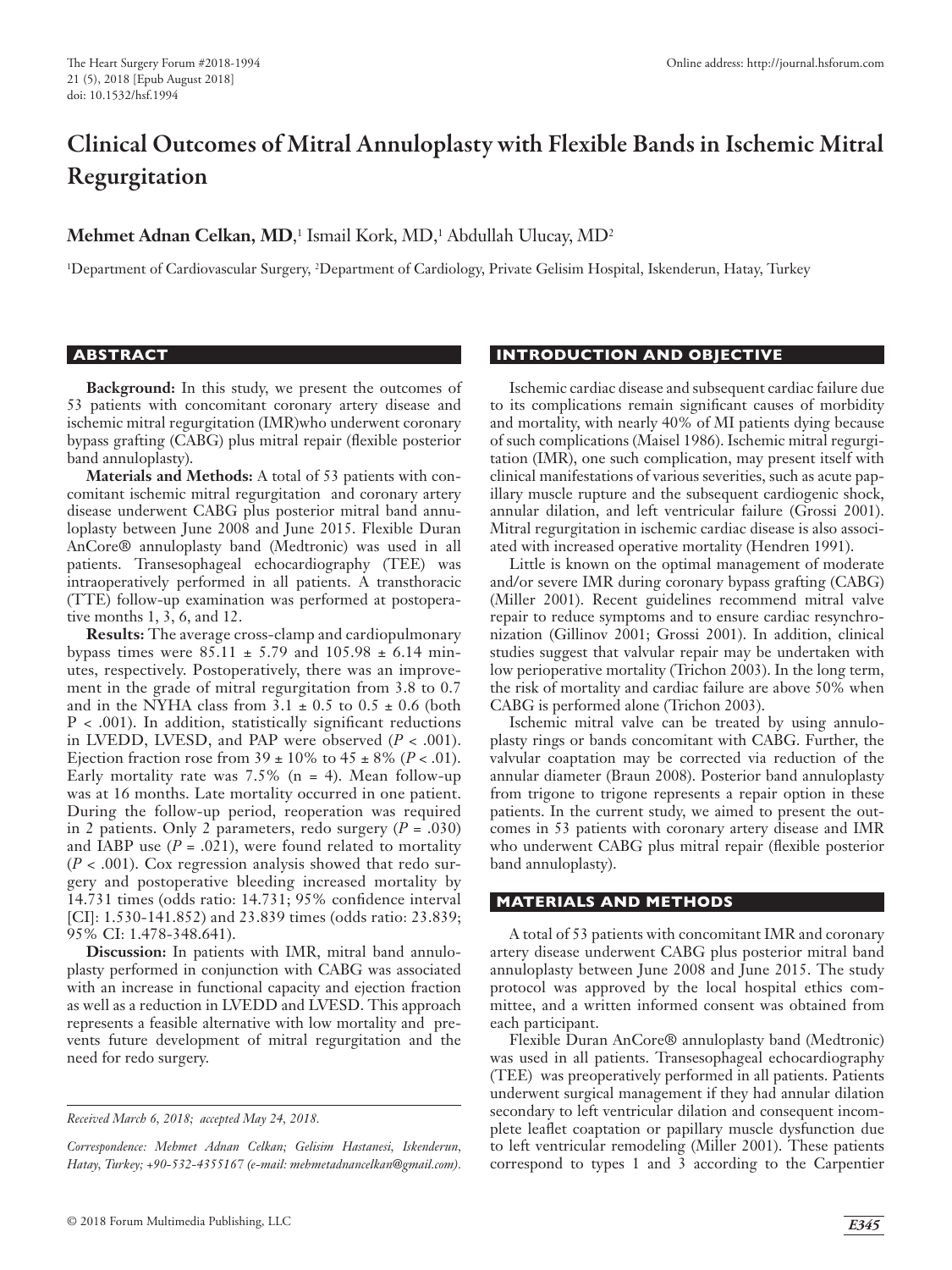classification (Carpentier 1983). Mitral valve regurgitation (MR) was graded between 0 and 4 (none, mild, moderate, severe, and very severe in that order), and only patients with grade 3 or 4 MR were operated upon. In addition, TEE was intraoperatively performed in all patients. Postoperative follow-up assessments with TTE were performed at months 1, 3, 6, and 12.

After median sternotomy, a pump was initiated with aorto-arterial cannulation, bicaval venous cannulation, and antegrade cardioplegia. If required, a retrograde cardioplegia cannula was also placed. A primary procedure was performed in 44 patients and a redo surgery in 9. After cardiac arrest was achieved following cross-clamping, anastomoses were first performed in the right coronary artery and circumflex artery when required. Left anterior descending artery (LAD) anastomosis was postponed until mitral valve repair was accomplished. For annuloplasty, left atriotomy or right atrial superior septal approaches were used. For mitral exposure, an automatic mitral valve retractor was used. The valve was examined by injecting physiological saline into the left ventricle. Rupture of the chordae was also checked. Starting from the posteromedial commissure, using appropriate annuloplasty suture techniques, 2-0 polyester (Ethibond®, Ethicon®, Nashville, TN, USA) sutures were used until the point of anterolateral commissure along the posterior leaflet annulus. An appropriate band was selected by measuring the intertrigonal distance and anterior leaflet dimensions. Then, the sutures were approximated by using the annuloplasty band. A physiological saline injection was used to check for leakage. Atriotomy was closed. LAD anastomosis was carried out as the last step of the procedure. After the pump was terminated, TEE was used for the assessment of all patients.

IBM SPSS Statistics 24.0 (International Business Machines Corp., Armonk, NY, US) and PAST 3 (version 3.17; Palaeontologia Electronica) programs were used to analyze the variables. For normality of univariate and multivariate data, Shapiro–Wilk and Mardia tests were used. Mann–Whitney U test was used for analysis of the quantitative data of 2 independent groups. The results of the pairedsamples t test (a parametric test) and Wilcoxon signed rank test (a nonparametric test) using bootstrap were evaluated with the Monte Carlo simulation for comparing the dependent quantitative variables and the 2 repeated measures. The Fisher exact test was compared with the exact results for comparison of categorical variables. The odds ratio was used with confidence interval (CI) to show how many times those who have a risk factor are more than those who do not. Kaplan–Meier (product limit method) and log-rank (Mantel–Cox) analyses were used to examine the effect of factors on mortality and life span. Cox regression analysis was used to assess the effects of prognostic variables on life span according to the main factor. Quantitative variables were expressed as mean ± standard deviation (SD) and median range (maximum−minimum), and categorical variables were expressed as n (%). Variables were examined at 95% CI, and a *P* value of < .05 was considered to indicate statistical significance.

Table 1. Preoperative and Intraoperative Demographic Characteristics of Patients\*

|                       | N         | Mean $\pm$ SD     | Median (Min./Max.) |
|-----------------------|-----------|-------------------|--------------------|
| Age                   | 53        | $65.09 \pm 6.33$  | 66 (50/75)         |
| Average no. of grafts | 53        | $3.04 \pm 0.65$   | 3(2/5)             |
| NYHA class            | 53        | $3.13 \pm 0.56$   | 3(2/4)             |
| CPBT, min             | 53        | $105.98 \pm 6.14$ | 107 (88/120)       |
| CCT, min              | 53        | $85.11 \pm 5.79$  | 86 (60/95)         |
| Mean follow-up        | 53        | $16.11 \pm 6.49$  | 16(0/28)           |
|                       | n (%)     |                   |                    |
| Sex                   |           |                   |                    |
| Female                | 14(26.4)  |                   |                    |
| Male                  | 39 (73.6) |                   |                    |
| DM                    |           |                   |                    |
| No                    | 16(30.2)  |                   |                    |
| Yes                   | 37 (69.8) |                   |                    |
| Redo surgery          |           |                   |                    |
| No                    | 44 (83.0) |                   |                    |
| Yes                   | 9(17.0)   |                   |                    |
| Postop bleeding       |           |                   |                    |
| No                    | 51(96.2)  |                   |                    |
| Yes                   | 2(3.8)    |                   |                    |
| <b>IABP</b>           |           |                   |                    |
| No                    | 50 (94.3) |                   |                    |
| Yes                   | 3(5.7)    |                   |                    |
| Mortality             |           |                   |                    |
| Alive                 | 48 (90.6) |                   |                    |
| Dead                  | 5(9.4)    |                   |                    |

\*SD, standard deviation; Min., minimum; Max., maximum; CPBT, cardiopulmonary bypass time; CCT, cross-clamp time; NYHA class, New York Heart Association classification; IABP: intraaortic baloon pump.

### **RESULTS**

There were 38 male and 15 female patients, with an average age of  $65.09 \pm 6.33$  years. Table 1 shows the pre- and intraoperative demographic characteristics of patients. No patient had organic mitral valve disease, and all patients had least one prior myocardial infarction.

The mean cross-clamping duration was  $85.11 \pm 5.79$  minutes, and cardiopulmonary bypass duration was 105.98 ± 6.14 minutes. Concomitant with band annuloplasty, CABG was also performed in 5, 4, 3, and 2 vessels in 5, 9, 25, and 12 patients, respectively. Moreover, 2 patients underwent aortic replacement plus CABG plus band annuloplasty. The mean number of grafts was  $3.04 \pm 0.65$ , and 9 of these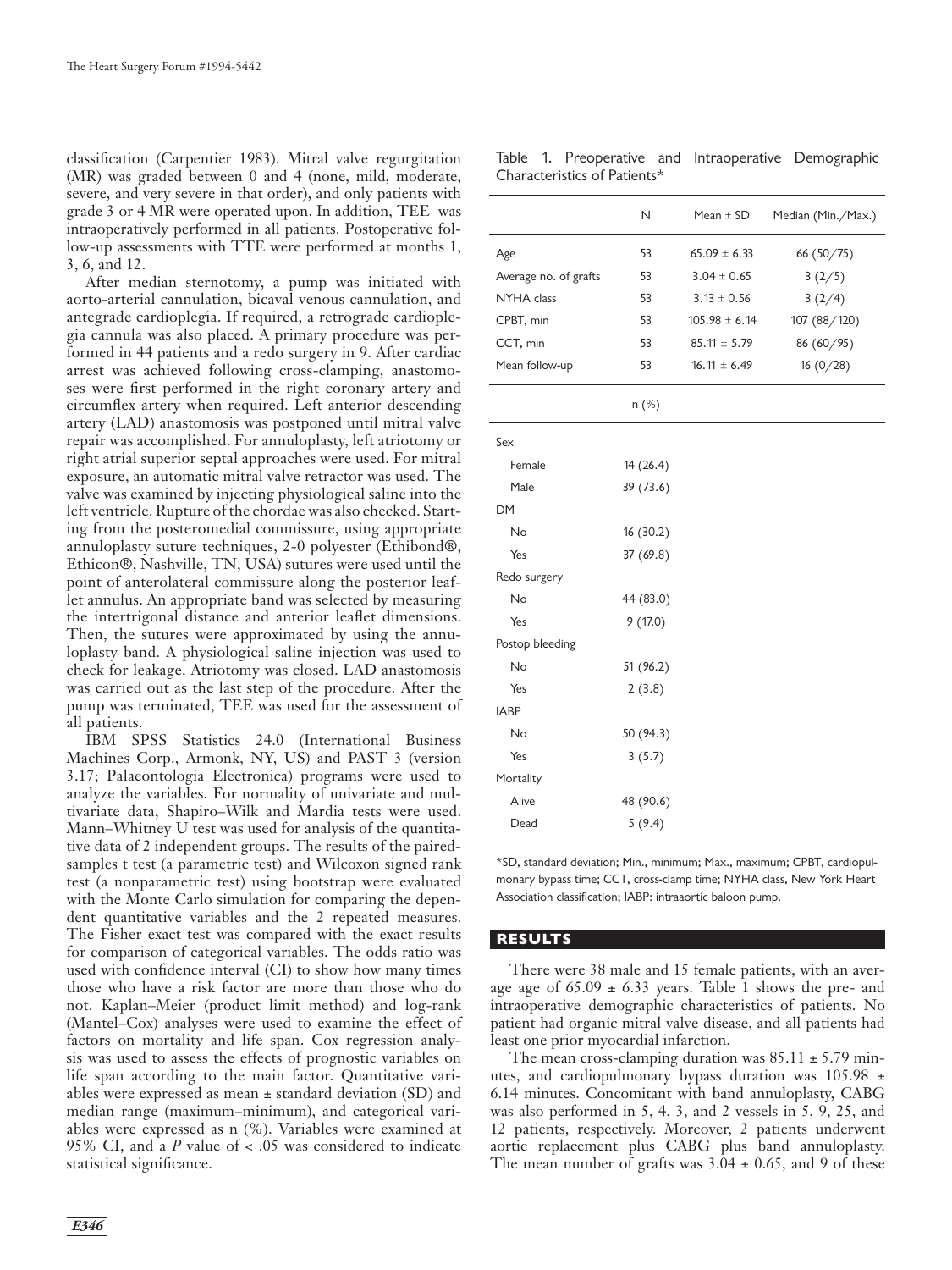

Figure 1. Preoperative and postoperative changing of patients' characteristics.

|              | Preoperative ( $N = 53$ ), Mean $\pm$ SD | Postoperative ( $N = 53$ ), Mean $\pm$ SD | Change (Postop – Preop) ( $N = 53$ ), Mean $\pm$ SD | P       |
|--------------|------------------------------------------|-------------------------------------------|-----------------------------------------------------|---------|
| <b>LVEDD</b> | $53.53 \pm 3.74$                         | $46.92 \pm 3.27$                          | $-6.60 \pm 2.36$                                    | .001    |
| <b>LVESD</b> | $43.47 \pm 2.64$                         | $35.74 \pm 2.37$                          | $-7.74 \pm 2.51$                                    | .001    |
| PAP          | $40.00 \pm 2.60$                         | $25.06 \pm 3.05$                          | $-14.94 \pm 3.03$                                   | .001    |
|              | Median (Min./Max.)                       | Median (Min./Max.)                        | Median (Min./Max.)                                  |         |
| EF           | 39(30/43)                                | 45 (40/49)                                | 6(2/12)                                             | < 0.001 |
| <b>MMR</b>   | 3(3/4)                                   | 1(0/2)                                    | $-3(-4/-2)$                                         | < 0.001 |

Table 2. Preoperative and Postoperative Changing of Patients' Characteristics\*†

\*Test used: paired-samples t test (bootstrap) and Wilcoxon signed rank test (Monte Carlo).

†SD, standard deviation; LVEDD, left ventricular end-diastolic diameter; LVESD, left ventricular end-systolic diameter; PAP, pulmonary artery pressure; Min., minimum; Max., maximum; EF, ejection fraction; MMR, mean mitral regurgitation degree.

53 patients were undergoing a reoperation. All patients had a past history of coronary bypass surgery.

Furthermore, statistically significant decline was observed in LVEDD (53.53 ± 3.74 to 46.92 ± 3.27), LVESD (43.47 ± 2.64 to  $35.74 \pm 2.37$ ), and PAP (40.00  $\pm 2.60$  to  $25.06 \pm 3.05$ ) (Table 2, Figure 1, *P* < .001). The grade of mitral failure was postoperatively reduced from a preoperative median value of 3 to 1, whereas median ejection fraction improved from 39 to 45; both differences were statistically significant (Table 2, *P* < .001).

Early mortality occurred in 4 patients (7.5%), all of whom had an ejection fraction of less than 35%. The causes of death included low cardiac output together with multiorgan failure. Late mortality occurred in one patient.

Tables 3 and 4 show the risk factor–related mortalities. There was no statistically significant difference between groups of alive and dead in terms of age, sex, diabetes mellitus (DM), NYHA, CPBT, CCT, average no. of grafts, LVEDD, LVESD, PAP, EF, and mean mitral regurgitation degree (MMR). However, within the alive group, LVEDD, LVESD, PAP, EF, and MMR were statistically significant (Table 3, P < .001). Only 2 parameters, redo surgery (*P* = .030) and IABP use  $(P = .021)$ , were found to be related to mortality (Table 4,  $P < .001$ ).

During the follow-up period, 2 patients required reoperation, one due to worsening of mitral valve (grades 3-4) at postoperative month 3 and another due to a coronary lesion.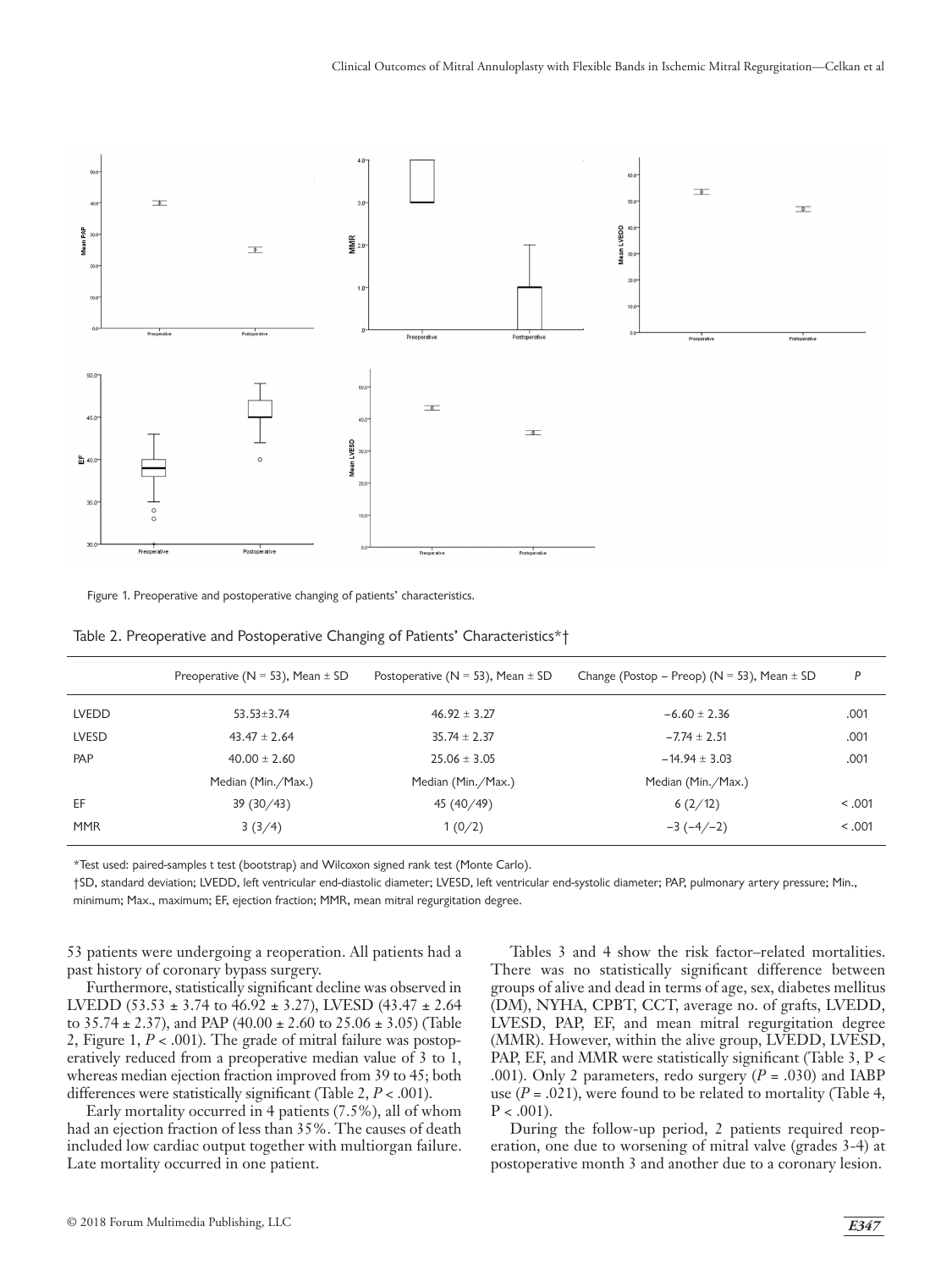

Figure 2. Life expectancy of the patients. Cum Survival, cumulative survival; REDO, redo surgery; IABP: intraaortic baloon pump.

When the results of the survival analysis were evaluated (Table 5), no statistically significant difference was found between the estimated life expectancy of women and men. In addition, no statistically significant difference was found between the estimated life expectancy of the diabetic patients and the nondiabetic patients. The estimated life expectancy of patients (Figure 2) with redo surgery, postoperative bleeding, and IABP use (20, 9, 9.33 months, respectively) was found to be statistically significantly lower than that of nonpatients (22.9, 26.04, 22.8 months, respectively) ( $P = .007, P = .036, P < .001$ , respectively).

Then, the parameters found to be significant in Kaplan– Meier test and log-rank (Mantel–Cox) analyses are considered as independent variables in Cox regression analysis. Redo surgery and postoperative bleeding increased mortality by 14.731 times (odds ratio: 14.731; 95% CI: 1.530-141.852) and 23.839 times (odds ratio: 23.839; 95% CI: 1.478-348.641).

#### **DISCUSSION**

Mitral regurgitation developing after myocardial infarction may be classified as acute or chronic. Acute IMR culminates in hemodynamic instability and cardiogenic shock that result from volume overload due to papillary muscle rupture. Conversely, chronic IMR is a functional failure that frequently follows an inferior myocardial infarction wherein the subvalvular apparatus is normal (Kumanohoso 2003). This represents a type IIIb failure according to Carpentier's proposed classification.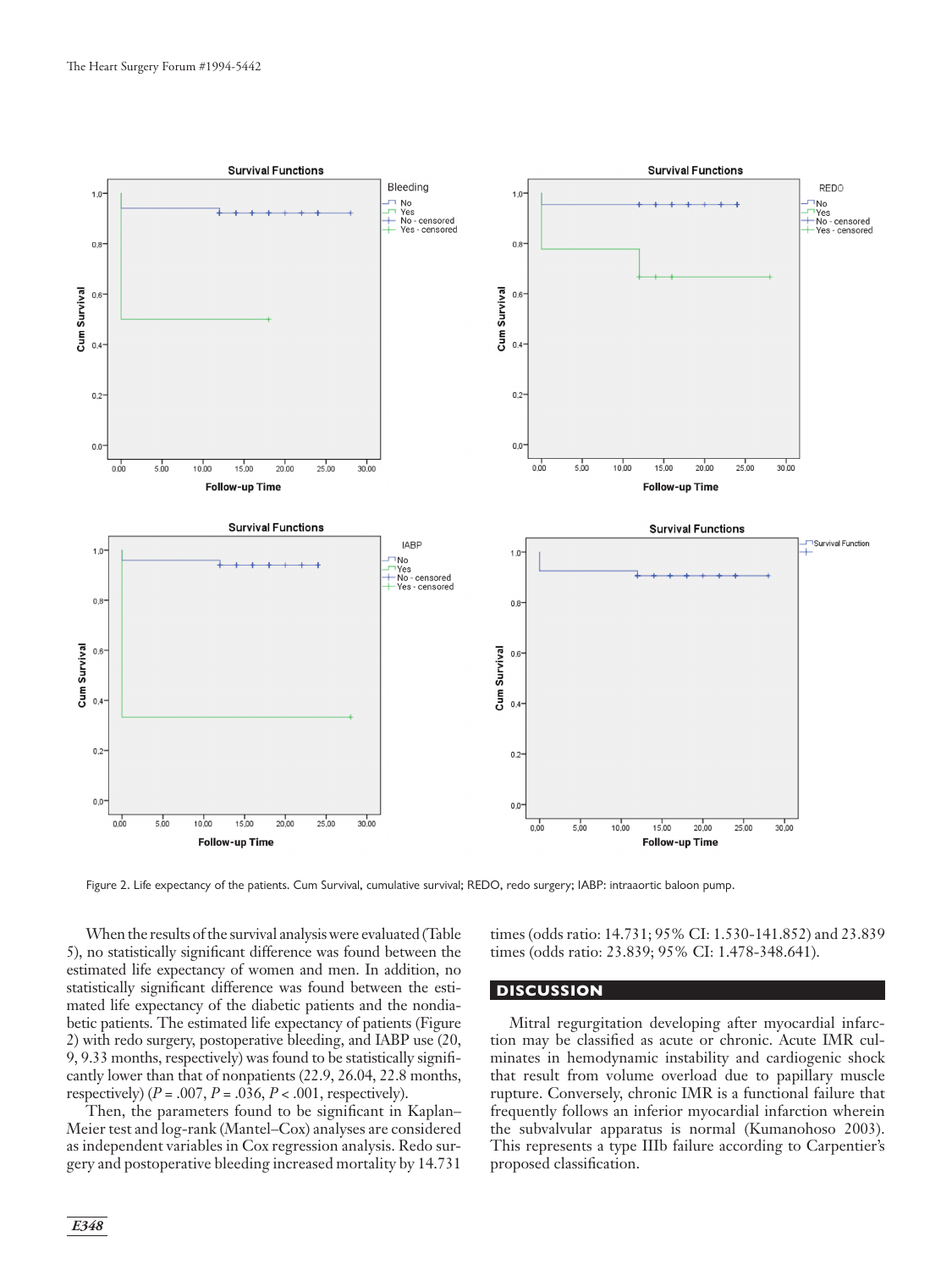|                          | Alive ( $n = 48$ ),<br>Median (Min./<br>Max.) | Dead ( $n = 5$ ),<br>Median (Min./<br>Max.) | P            |
|--------------------------|-----------------------------------------------|---------------------------------------------|--------------|
| Age, y                   | 66(50/75)                                     | 66(53/74)                                   | .828         |
| Grafts, no.              | 3(2/5)                                        | 3(3/4)                                      | .695         |
| NYHA class               | 3(2/4)                                        | 3(3/4)                                      | $\mathbf{1}$ |
| CPBT, min                | 107.5 (88/120)                                | 100 (100/110)                               | .332         |
| CCT, min                 | 85.5(60/95)                                   | 86 (80/90)                                  | $\mathbf{1}$ |
| <b>LVEDD</b>             |                                               |                                             |              |
| Preoperative             | 54 (45/60)                                    | 55 (50/57)                                  | .620         |
| Postoperative            | 46 $(40/55)$                                  | 45(45/53)                                   | .969         |
| Preop-to-postop change   | $-7$ ( $-12/0$ )                              | $-8$ ( $-10/-4$ )                           | .547         |
| P value within the group | < .001                                        | .064                                        |              |
| LVESD                    |                                               |                                             |              |
| Preoperative             | 43 (39/48)                                    | 46 (40/48)                                  | .245         |
| Postoperative            | 35(32/40)                                     | 36(32/43)                                   | .196         |
| Preop-to-postop change   | $-8(-14/-4)$                                  | $-8(-12/0)$                                 | .791         |
| P value within the group | < .001                                        | .129                                        |              |
| PAP                      |                                               |                                             |              |
| Preoperative             | 40(35/45)                                     | 38(35/40)                                   | .015         |
| Postoperative            | 25 (20/35)                                    | 25(20/28)                                   | .725         |
| Preop-to-postop change   | $-15$ ( $-21/ -9$ )                           | $-14(-18/-7)$                               | .211         |
| P value within the group | < .001                                        | .064                                        |              |
| EF                       |                                               |                                             |              |
| Preoperative             | 40(33/43)                                     | 35(30/40)                                   | .021         |
| Postoperative            | 46 (42/49)                                    | 45 (40/45)                                  | .023         |
| Preop-to-postop change   | 6(2/10)                                       | 10(2/12)                                    | .386         |
| P value within the group | < .001                                        | .066                                        |              |
| <b>MMR</b>               |                                               |                                             |              |
| Preoperative             | 3(3/4)                                        | 3(3/4)                                      | .643         |
| Postoperative            | 1(0/2)                                        | 0(0/1)                                      | .627         |
| Preop-to-postop change   | $-3(-4/-2)$                                   | $-3(-3/-2)$                                 | .958         |
| P value within the group | < .001                                        | .065                                        |              |

Table 3. Risk Factors–Related Mortality\*†

\*Tests used: Mann–Whitney U test (Monte Carlo) and Wilcoxon signed rank test (Monte Carlo).

†See footnotes of Tables 1 and 2 for expansions of some abbreviations.

Pathophysiology of IMR is complex, involving the annulus, leaflets, chorda, papillary muscles, and the ventricular wall. Impairment of the papillary muscles and their attachments, ie, the ventricular wall, due to ischemia leads to wall akinesia and cavity dilation. Along with the ventricle dilation, the mitral annulus widens and thereby causes coaptation

|                 | Alive (n = 48), Dead (n = 5),<br>n (%) | $n$ (%) | <b>Odds Ratio</b><br>P<br>(95% CI) |                         |
|-----------------|----------------------------------------|---------|------------------------------------|-------------------------|
| Sex             |                                        |         |                                    |                         |
| Female          | 11(22.9)                               | 3(60.0) | 0.108                              |                         |
| Male            | 37(77.1)                               | 2(40.0) |                                    |                         |
| <b>DM</b>       |                                        |         |                                    |                         |
| No              | 15(31.3)                               | 1(20.0) | 1                                  |                         |
| Yes             | 33 (68.8)                              | 4(80.0) |                                    |                         |
| Redo surgery    |                                        |         |                                    |                         |
| No              | 42 (87.5)                              | 2(40.0) | 0.0301                             |                         |
| Yes             | 6(12.5)                                | 3(60.0) |                                    | 10.5<br>$(1.4 - 76.3)$  |
| Postop bleeding |                                        |         |                                    |                         |
| No              | 47 (97.9)                              | 4(80.0) | nsa                                |                         |
| Yes             | 1(2.1)                                 | 1(20.0) |                                    |                         |
| <b>IABP</b>     |                                        |         |                                    |                         |
| No              | 47 (97.9)                              | 3(60.0) | $0.021 \pm$                        |                         |
| Yes             | 1(2.1)                                 | 2(40.0) |                                    | 31.3<br>$(2.2 - 452.1)$ |

Table 4. Risk Factor–Related Mortality and Odds Ratio\*†

\*Test used: Fisher Exact Test.

†CI, confidence interval; nsa, Not suitable for analysis; IABP: intraaortic baloon pump.

‡Parameter related to mortality.

disorder in the mitral leaflets and the consequent mitral failure (Kumanohoso 2003; Kron 2016). Subsequent ventricular remodeling displaces the papillary muscles toward the ventricular apex, which draws the chordae tendineae of a fixed length away from the line of coaptation (Boyd 2013). The retracted, not foreshortened, cordae tendineae tether the valve leaflets, with the result of prevention of normal valve closure and the presence of valvular incompetence. The leaflets appear tethered but otherwise normal (Bouma 2010).

According to the guidelines of the European Society of Cardiology and the European Association for Cardiothoracic Surgery, severe mitral regurgitation (effective regurgitating orifice area >20 mm2 and regurgitating volume 30 mL) should always be corrected during bypass surgery because it is associated with a poor prognosis (class I, level C) (Vahanian 2012).

Until now, various surgical methods, such as valve replacement and restrictive mitral annuloplasty, have been attempted for the management of this condition (Onorati 2009). Despite the absence of a consensus on the most effective surgical repair methodology, valvular repair is currently gaining widespread acceptance as a more effective technique (Gammie 2009). Practice guidelines recommend consideration of mitral valve repair or chordal-sparing replacement for patients with severe IMR that is causing limiting symptoms despite the best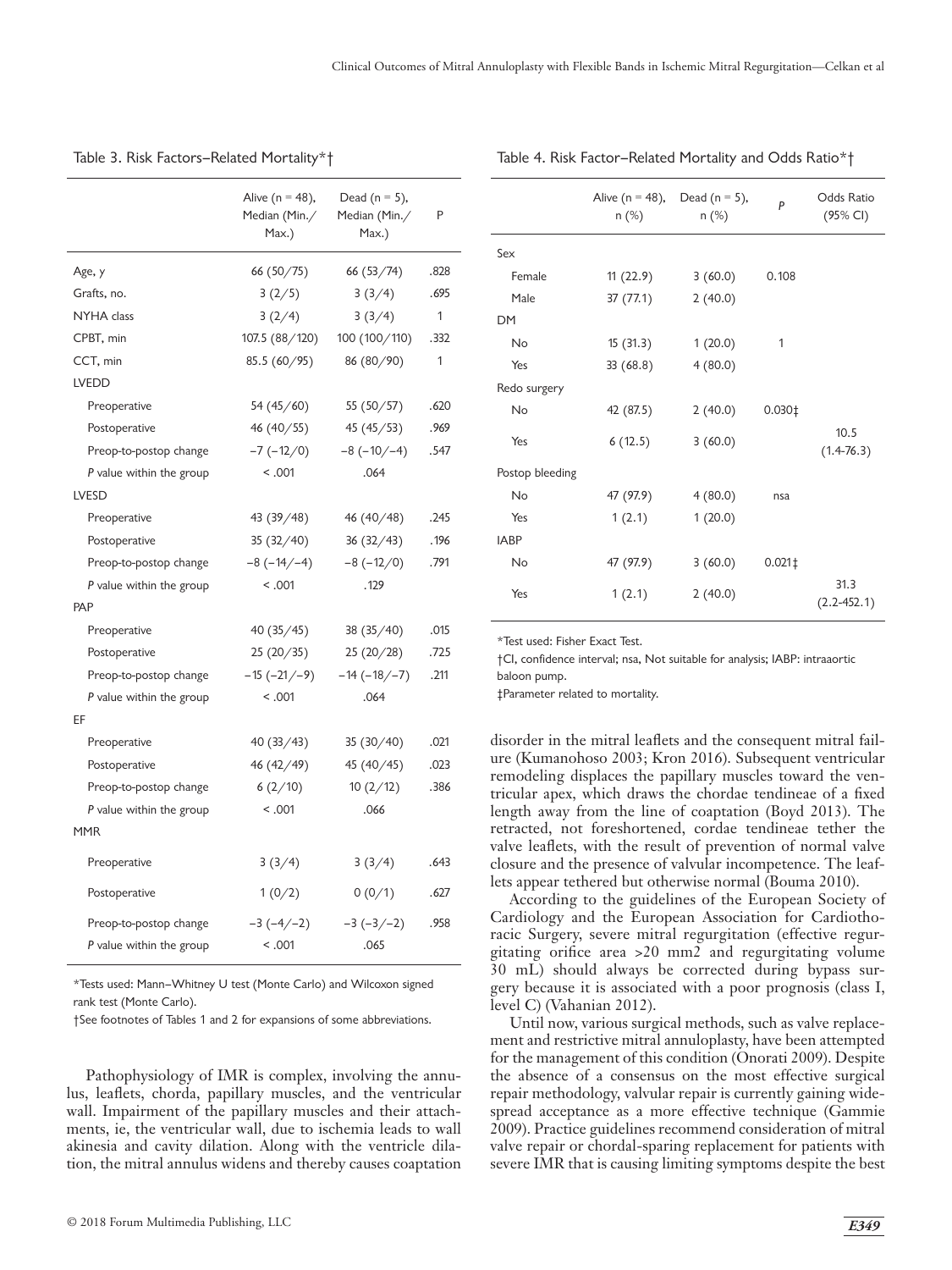#### Table 5. Cox Regression Analysis\*†‡

|                 |             |      |                  | 95% CI for Odds<br>Ratio |         |
|-----------------|-------------|------|------------------|--------------------------|---------|
|                 | B(SE)       | P    | Odds Ratio Lower |                          | Upper   |
| Redo surgery    | 2.69(1.16)  | .020 | 14.731           | 1.530                    | 141.852 |
| Postop bleeding | 3.017(1.42) | .025 | 23.839           | 1.478                    | 384.601 |

\*Baseline hazard: 0.037.

†Tests or models used: Cox regression—backward stepwise (Wald), Model B: regression coefficients.

‡CI, confidence interval; SE: standard error.

available medical therapy and, possibly, cardiac resynchronization (Vahanian 2012).

Gillinov et al. reported improved outcomes with valve repair in their series involving 482 patients with IMR (Gillinov 2001). Mihaljevic and coworkers compared patients who did and did not undergo mitral valve repair with CABG and found that symptoms were less severe in the early period of mitral failure in patients undergoing valvular repair, although no significant differences were detected in the long term with regard to functional capacity and survival (Mihaljevic 2007).

Akar and colleagues reported that restrictive annuloplasty using rigid rings was their technique of choice in IMR, whereas they preferred mitral valve replacement while they were preserving the subvalvular apparatus in patients with complex (eccentric mitral regurgitation jet) ischemic mitral failure, papillary muscle infarction or rupture, and significant wall motion abnormality in the left ventricle wall (Akar 2010).

The decrease in left ventricular dimensions is particularly important with respect to ventricular remodeling, which has been previously demonstrated (Bax 2004). Although some authors advocate the use of CABG alone in patients with IMR, with an assumption that improvements in the left ventricular function would also lead to alleviation of the mitral coaptation (Tolis 2002), numerous reports contradict this approach. Many patients continue to experience residual mitral leak after CABG (Bax 2004; Kang 2006). Therefore, restrictive band annuloplasty appears to be a more effective strategy in cases with annular dilation (Lam 2005).

In a retrospective study by Lio and coworkers, no superiority of mitral repair along with coronary bypass surgery over mitral valve replacement could be demonstrated in terms of early mortality and intermediate-term survival in IMR patients with depressed left ventricular function (Lio 2014). Acker et al observed no significant difference in left ventricular reverse remodeling or 12-month survival between patients who underwent mitral valve repair and those who underwent mitral valve replacement (Acker 2014). In addition, they reported that replacement provided a more durable correction of mitral regurgitation; however, there was no significant difference in clinical outcomes (Acker 2014). Goldstein et al reported no significant difference in left ventricular reverse remodeling or 2-year survival; however, mitral regurgitation

recurred more frequently in the repair group, resulting in more heart-failure–related adverse events and cardiovascular admissions (Goldstein 2016).

The dimensions of the left ventricle are an independent risk factor for mortality after mitral valve surgery. Left ventricular diameter is of primary importance in reversing the remodeling process after restrictive mitral annuloplasty. Accordingly, remodeling cannot be reversed, and residual or recurrent mitral regurgitation occurs in patients in whom the left ventricular end-diastolic diameter exceeds 65 mm (Braun 2005; Tribouilloy 2009).

Duran AnCore annuloplasty band with a flexible polyester structure allows the preservation of the natural geometry and motility of the mitral annulus throughout the cardiac cycle. In the current study, a flexible Duran AnCore mitral annuloplasty band was used in 53 patients with IMR, and a significant decrease in LVEDD, LVESD, PAP, and MR grade was found as documented by follow-up echocardiography performed at 6 and 12 months after the procedure. These results were also accompanied by a significant increase in EF and are in line with previous reports. IABP use, redo surgery, and postoperative bleeding were found to be major factors causing early mortality in patients. These patients mostly had low EF and diffuse coronary artery disease. In addition, their expected life span was shorter than that estimated with other diseases. Cox regression analysis revealed that patients with redo surgery and postoperative bleeding had a higher incidence of death than the other group of patients. Good preoperative evaluation is essential for patients with bleeding diathesis and redo surgery.

The most effective surgical approach to the treatment of severe IMR remains controversial. In the past few years, mitral valve repair has greatly exceeded the use of mitral valve replacement. A recent metaanalysis showed a difference in neither operative mortality nor survival when CABG with mitral valve repair was compared with moderate IMR. The major benefit from concomitant mitral valve surgery duration of CABG is associated with a greater improvement in postoperative residual mitral regurgitation and LVEF. However, the evidence establishing the advantage of combined surgery over CABG alone regarding in-hospital mortality survival and postoperative NYHA function class (Kopjar 2016; Altarabsheh 2017) is still lacking.

In conclusion, concomitant CABG and mitral band annuloplasty in patients with IMR increases the functional capacity and ejection fraction and reduces LVEDD and LVESD. This approach appears to lower the mortality rates and may also assist in reducing future occurrences of mitral failure and the need for redo surgery.

#### **REFERENCES**

Acker MA, Parides MK, Perrault LP, et al. 2014. Mitral valve repair versus replacement for severe ischemic mitral regurgitation. N Engl J Med 370: 23-32.

Akar AR, Durdu S, Zaim C, et al. 2010. [Clinical outcome and factors affecting surgical decision for repair versus replacement in patients with mitral regurgitation]. Anadolu Kardiyol Derg 10:358-66. Turkish.